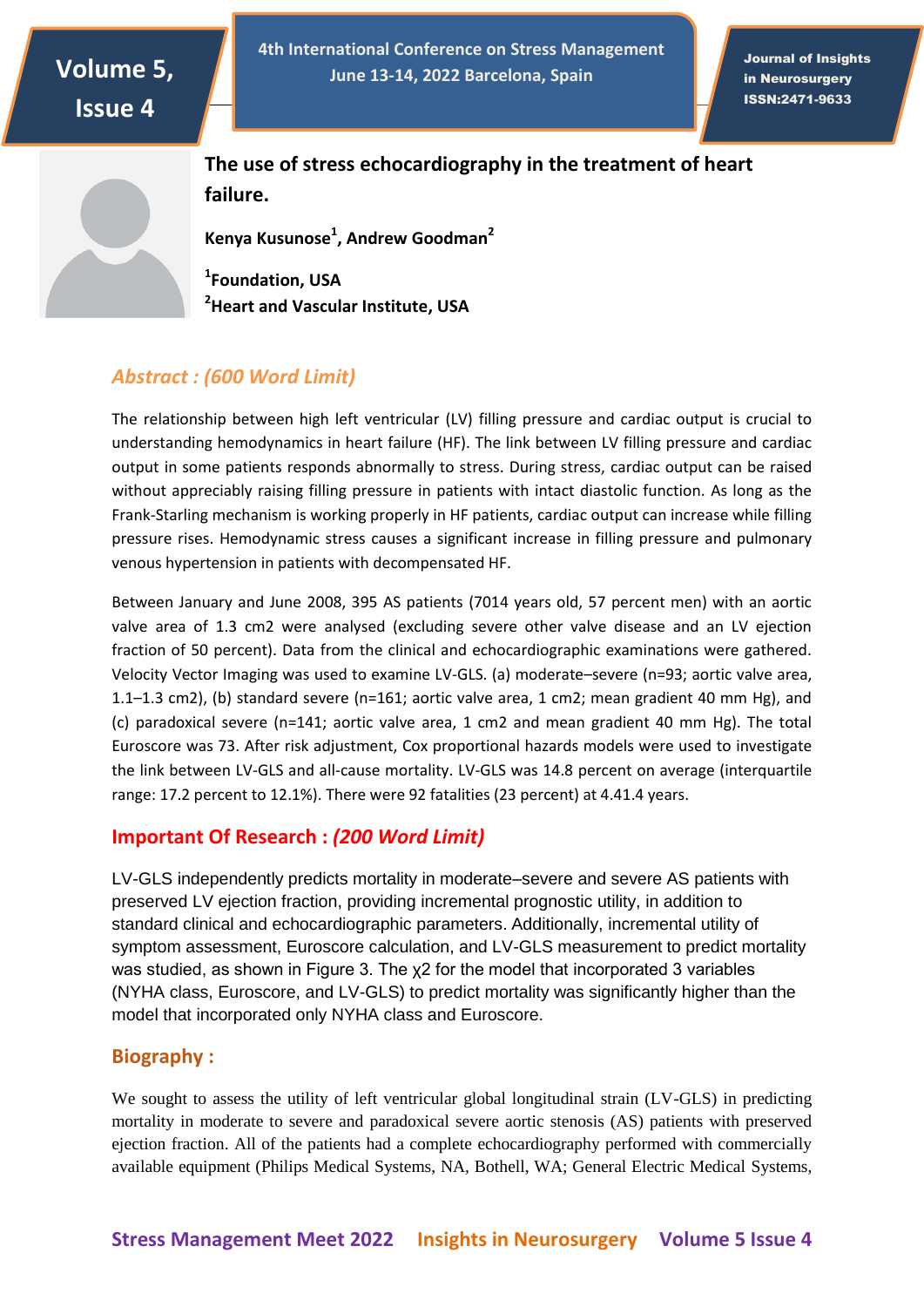

**4th International Conference on Stress Management June 13-14, 2022 Barcelona, Spain**

Journal of Insights in Neurosurgery ISSN:2471-9633

ISSN: 2471-9633

Milwaukee, WI; and Siemens Medical Solutions USA, Inc, Malvern, PA). Measurements and recordings were taken in accordance with established procedures.

#### **Info of Institute /Universities/Lab:** *(200 Word Limit)*

Tokushima University is organized into seven graduate schools: School of Human and Natural Environment Sciences, School of Medical Sciences, School of Oral Sciences, School of Pharmaceutical Sciences, School of Nutrition and Bioscience, School of Health Sciences and School of Advanced Technology and Science. As for undergraduate faculties, there are Faculty of Integrated Arts and Sciences, Faculty of Medicine, Faculty of Dentistry, Faculty of Pharmaceutical Sciences and Faculty of Engineering.One unique feature is the large number of affiliated institutes and research centers representing a wide range of interests and and disciplines



### *Recent Publications :(15 to 20 Word Limit)*

1 [Quick JC, Wright TA,](https://neurosurgery.imedpub.com/)  [Adkins JA, Nelson DL,](https://neurosurgery.imedpub.com/)  [Quick JD. Preventive stress](https://neurosurgery.imedpub.com/)  [management in](https://neurosurgery.imedpub.com/)  [organizations.](https://neurosurgery.imedpub.com/) Washington, DC: American [Psychological Association;](https://neurosurgery.imedpub.com/)  [1997.](https://neurosurgery.imedpub.com/)

2 Murphy LR. Occupational stress management: A review and appraisal. Journal of occupational psychology. 1984 Mar; 57(1): 1-5.

3 Murphy LR. Occupational stress management: A review and appraisal. Journal of occupational psychology. 1984 Mar; 57(1): 1-5.

4 Boss P, Bryant CM, Mancini JA. Family stress management: A contextual approach. Sage Publications; 2016 Jul 27.

5 B Schafer W. Stress management for wellness. Harcourt Brace College Publishers; 1996.

6 Van den Bergh O. Principles and practice of stress management. Guilford Publications; 2021.

7 Van den Bergh O. Principles and practice of stress management. Guilford Publications; 2021.

8 Chiesa A, Serretti A. Mindfulness-based stress reduction for stress management in healthy people: a review and metaanalysis. The journal of alternative and complementary medicine. 2009 May 1;15(5):593-600.

9 Chiesa A, Serretti A. Mindfulness-based stress reduction for stress management in healthy people: a review and metaanalysis. The journal of alternative and